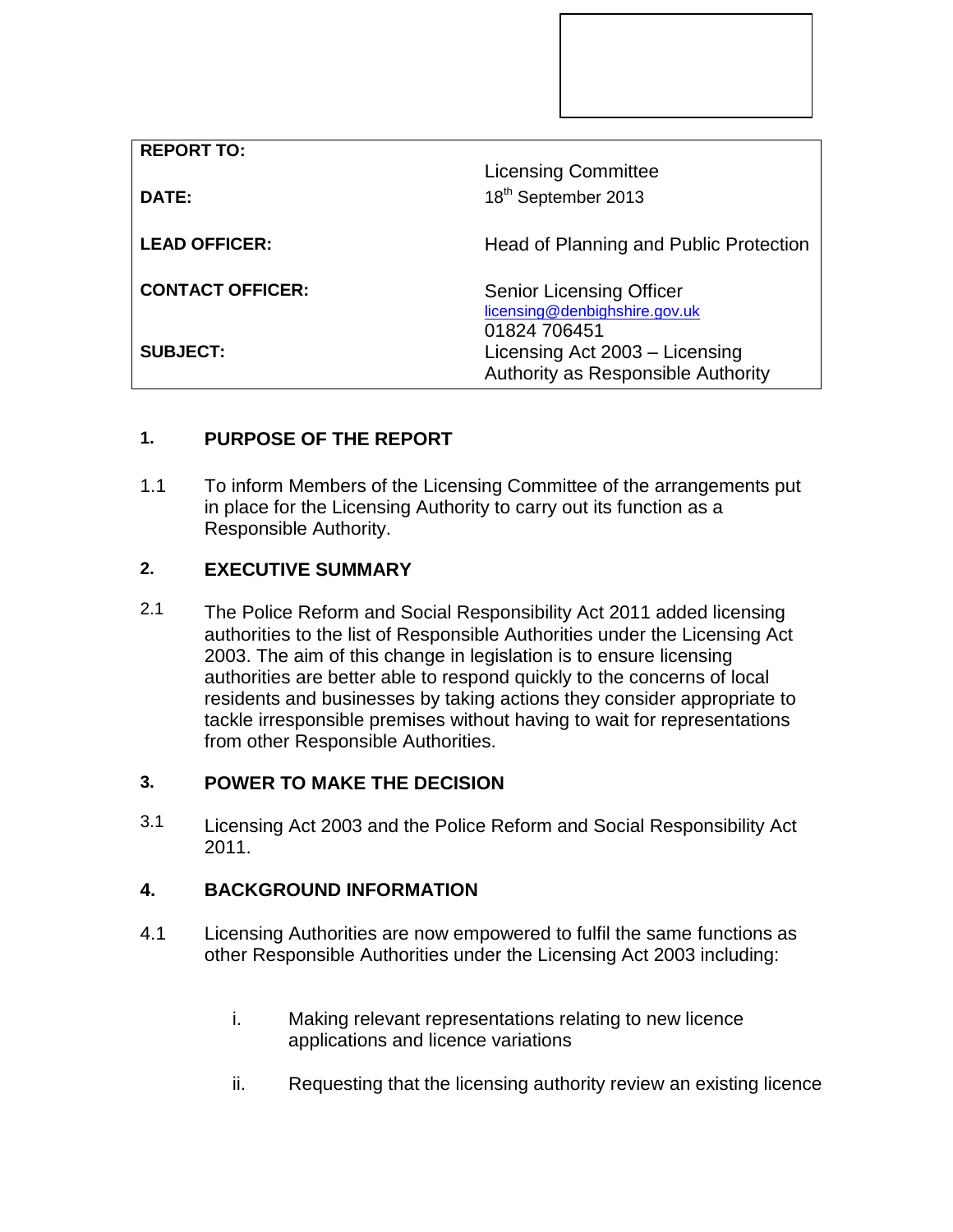- iii. Making representations regarding the potential cumulative impact of an application in an area where there is a special policy in place regarding cumulative impact.
- 4.2 The 2003 Act does not require responsible authorities to make representations about applications for the grant of premises licences or to take any other steps in respect of different licensing processes. It is, therefore, for the licensing authority to determine when it considers it appropriate to act in its capacity as a Responsible Authority; the licensing authority should make this decision in accordance with its duties under section 4 of the 2003 Act.
- 4.3 Licensing authorities are not expected to act as Responsible Authorities on behalf of other parties (for example, local residents, local councillors or community groups) although there are occasions where the authority may decide to do so. Such parties can make relevant representations to the licensing authority in their own right, and it is reasonable for the licensing authority to expect them to make representations themselves where they are reasonably able to do so. However, if these bodies have failed to take action and the licensing authority is aware of relevant grounds to make a representation, it may choose to act in its capacity as Responsible Authority
- 4.4. Licensing Authorities would expect other Responsible Authorities to intervene where the basis for the intervention falls within the remit of that other Responsible Authority. For example, the police should make representations where the representations are based on concerns about crime and disorder. Likewise, it is reasonable to expect the local authority exercising environmental health functions to make representations where there are concerns about noise nuisance. Each responsible authority has equal standing under the 2003 Act and may act independently without waiting for representations from any other Responsible Authority.
- 4.5 The 2003 Act enables licensing authorities to act as Responsible Authorities as a means of early intervention; they may do so where they consider it appropriate without having to wait for representations from other Responsible Authorities.
- 4.6 It is important to achieve a separation of responsibilities within the authority to ensure procedural fairness and eliminate conflicts of interest. In such cases licensing determinations will be made by the Licensing Sub Committee comprising of Elected Members who are advised by a Licensing Officer if it is required. Therefore, a separation is achieved by allocating distinct functions (i.e. those of licensing authority and responsible authority) to different officials within the authority. In these cases, licensing authorities should allocate the different responsibilities to different Licensing